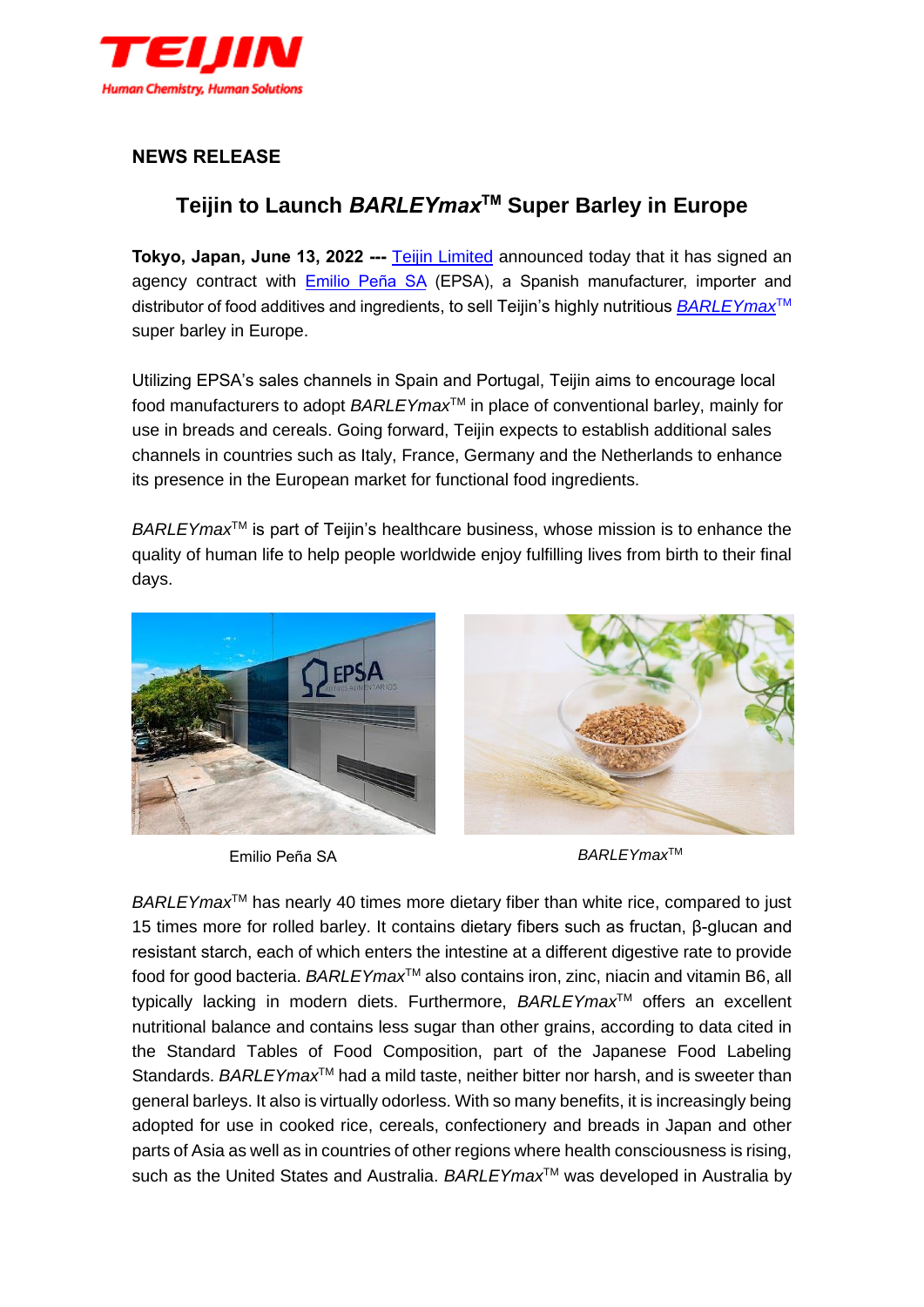the national science agency, the [Commonwealth Scientific and Industrial Research](https://www.csiro.au/)  [Organisation](https://www.csiro.au/) (CSIRO).

In Europe, barley has a long history in the local food culture as a popular and widely used ingredient in breads and cereals. Based on data from industry reports, research by Teijin indicates that compared to Japan, Europe's barley demand is about 15 times greater for cereals and about 30 times greater for breads. Furthermore, European sales of breads and cereals containing dietary fiber are rising due to increasing health consciousness and demand for high-performance food ingredients rich in dietary fiber.

Given that conventional barley has a distinctive taste that is not to everyone's liking, Teijin is confident that Europe represents a highly promising market for the abundant dietary fiber, excellent nutritional balance and relatively sweet taste of *BARLEYmax*TM.

## **About Emilio Peña, S.A. (EPSA)**

EPSA, 100% family owned, has been active since 1983 in the manufacturing, importing and distributing additives and ingredients for the food industry.

The company is focusing on value added products such as hydrocolloids & sweeteners, seeds & grains, botanical extracts & nutraceuticals, dehydrated vegetables & spices, and colors solutions. EPSA consistently maintains a high level of quality and excellence to reach important agreements with large producers of food additives and ingredients around the globe.

In its bid for internationalization and innovation, the company has invested significant resources and efforts to continue its growth.

Visit [www.epsa.net](http://www.epsa.net/)

## **About the Teijin Group**

Teijin (TSE: 3401) is a technology-driven global group offering advanced solutions in the fields of environmental value; safety, security and disaster mitigation; and demographic change and increased health consciousness. Originally established as Japan's first rayon manufacturer in 1918, Teijin has evolved into a unique enterprise encompassing three core business domains: high-performance materials including aramid, carbon fibers and composites, and also resin and plastic processing, films, polyester fibers and products converting; healthcare including pharmaceuticals and home healthcare equipment for bone/joint, respiratory and cardiovascular/metabolic diseases, nursing care and pre-symptomatic healthcare; and IT including B2B solutions for medical, corporate and public systems as well as packaged software and B2C online services for digital entertainment. Deeply committed to its stakeholders, as expressed in the brand statement "Human Chemistry, Human Solutions," Teijin aims to be a company that supports the society of the future. The group comprises some 170 companies and employs some 20,000 people across 20 countries worldwide. Teijin posted consolidated